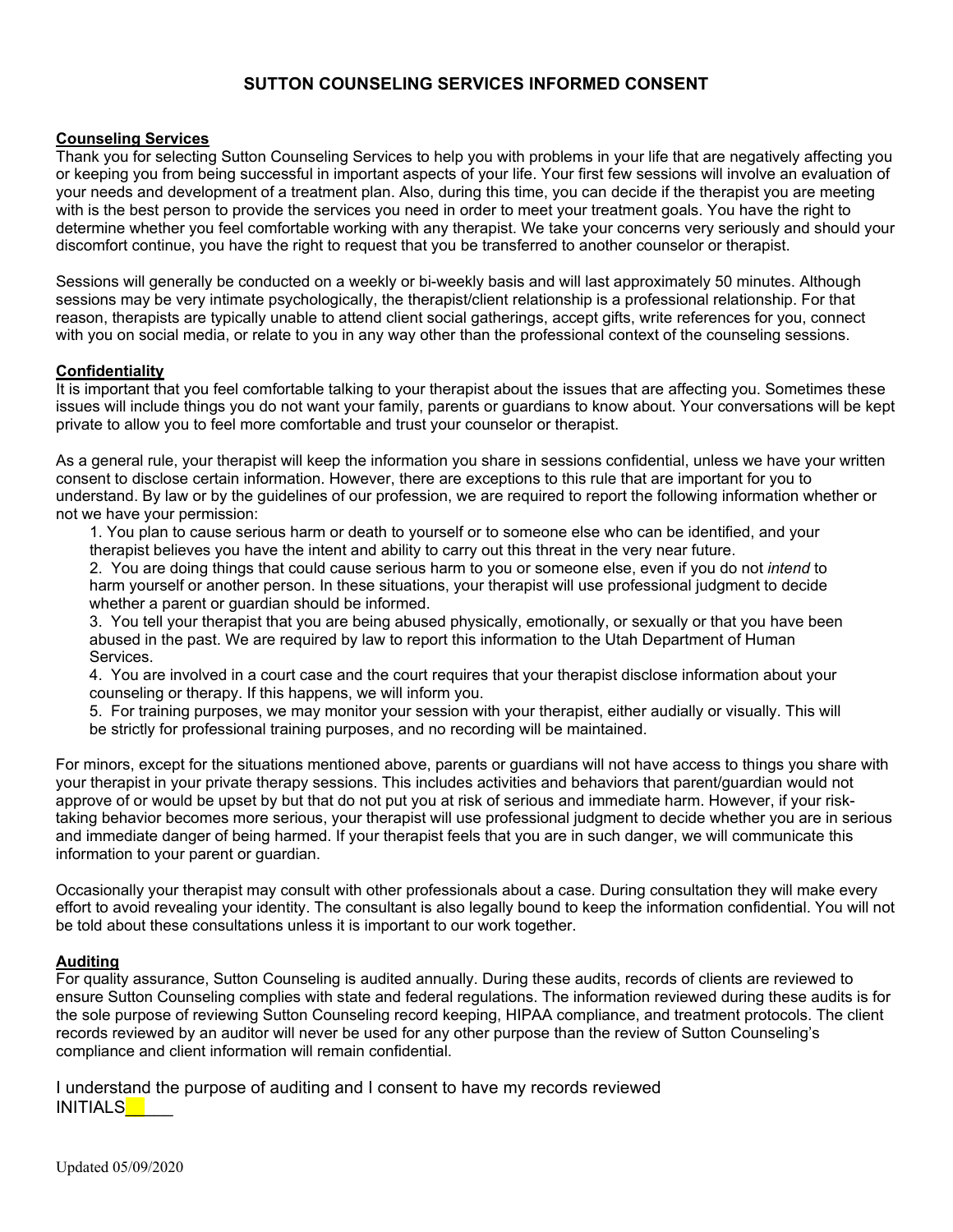# **Telemental Health**

Telemental Health is the use of electronic information and communication technologies by a mental health care provider to deliver services to an individual when they are located at a different site than the provider. The laws that protect privacy and the confidentiality of medical information also apply to Telemental Health. As always, your insurance carrier will have access to your medical records for quality review/audit.

I understand that I will be responsible for any copayments or coinsurances that apply to my Telemental Health visit. INITIALS<sup>\_\_</sup>

I understand that I have the right to withhold or withdraw my consent to the use of Telemental Health during my care at any time, without affecting my right to future care or treatment. I may revoke my consent orally or in writing at any time by contacting Sutton Counseling Services. As long as this consent is in force (has not been revoked) Sutton Counseling may provide mental health care services to me via Telemental Health without the need for me to sign another consent form. INITIALS\_\_\_

## **Risks and Benefits of Mental Health Treatment**

Counseling and psychotherapy can have risks and benefits. Therapy often involves discussing unpleasant aspects of your life, and you may experience uncomfortable feelings like sadness, guilt, anger, frustration, loneliness, and helplessness. This is part of the process of healing and your therapist will help you deal with those emotions. Counseling and therapy have also been shown to have benefits. It often leads to better relationships, solutions to specific problems, and significant reduction in feelings of distress. However, there are no guarantees of what you will experience.

#### **Your Responsibility**

You are largely responsible for the outcome of your therapy. For therapy to be most effective, you will have to work on the things you talk about both during our sessions and at home. You are also responsible for reporting any positive or negative effects you may feel from treatment to support optimal outcomes.

## **Additional Client Responsibilities:**

- To disclose to the best of your ability complete and accurate information pertinent to your condition, medications (including over-the-counter products and supplements), allergies or sensitivities, symptoms, and other factors which could assist in making a diagnosis and your course of treatment.
- To arrive on time for your therapy sessions. If you need to reschedule an appointment, please notify your therapist at least 24 hours before your scheduled appointment whenever possible.
- To promptly notify your counselor of any changes in your condition.
- To follow, to the best of your ability, any agreed-upon treatment plan.
- To clearly inform your counselor if you do not understand or agree with any part of your treatment plan.
- To use your best efforts to keep all scheduled appointments, arrive on time, and call the office as soon as possible if it is necessary to cancel or reschedule.
- To provide all necessary insurance information, make prompt payment on all charges for which you are responsible and take full responsibility for the financial obligations, related to your health care.
- To be respectful and considerate of other patients, staff, and health care providers.

## **Clients have the right to:**

- Request and receive information about the therapist's professional capabilities, including licensure, education, training, experience, professional association membership, specialization and limitations.
- Have written information about fees, payment methods, insurance reimbursement, number of sessions, substitutions (in cases of vacation and emergencies), and cancellation policies before beginning therapy.
- Receive respectful treatment that will be helpful to you.
- A safe environment, free from sexual, physical and emotional abuse.
- Ask questions about your therapy.
- Refuse to answer any question or disclose any information you choose not to reveal.
- Request and receive information from the therapist about your progress.
- Know the limits of confidentiality and the circumstances in which a therapist is legally required to disclose information to others.